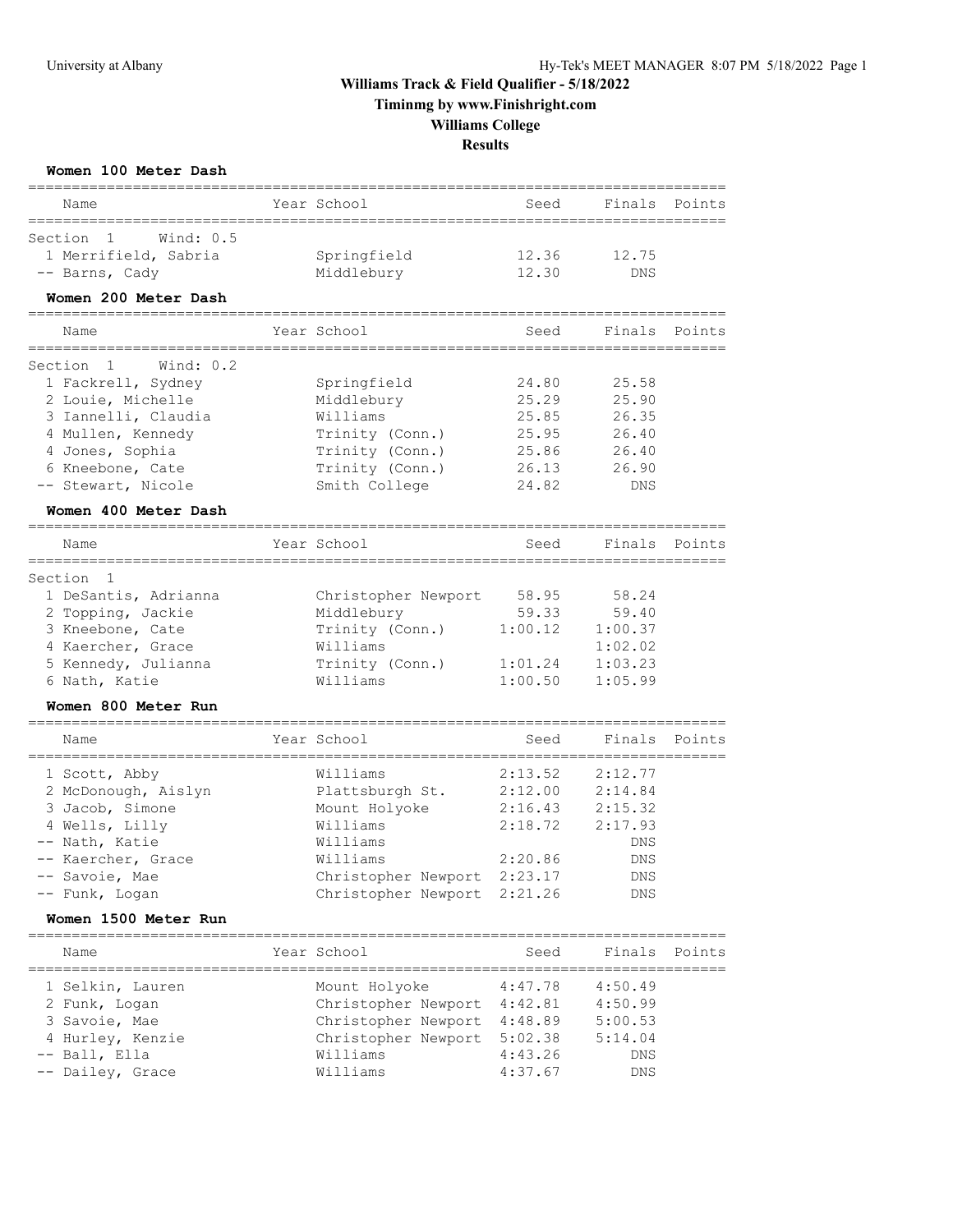**Timinmg by www.Finishright.com**

## **Williams College**

**Results**

|  | Women 1500 Meter Run |  |
|--|----------------------|--|
|  |                      |  |

| -- Parker, Pria  | Smith College | 4:46.65 | DNS |
|------------------|---------------|---------|-----|
| -- Lawler, Maddy | Williams      |         | DNS |

#### **Women 5000 Meter Run**

| Name                              | Year School                  | Seed     | Finals               | Points |
|-----------------------------------|------------------------------|----------|----------------------|--------|
| 1 Knowlton, Lucy<br>2 Mills, Page | Southern Maine<br>Unattached | 18:59.67 | 18:18.46<br>18:18.64 |        |
| -- Lee, Morgan                    | Rpi                          | 17:02.67 | <b>DNS</b>           |        |
| -- Goddard, Nia                   | Rpi                          | 17:55.72 | <b>DNS</b>           |        |

#### **Women 100 Meter Hurdles**

| Name               | Year School | Seed  | Finals Points |
|--------------------|-------------|-------|---------------|
| -- Colfax, Hayden  | Williams    | 15.27 | SCR           |
| -- Kwafo, Michelle | Coast Guard | 14.40 | SCR           |

#### **Women 400 Meter Hurdles**

| Name             | Year School | Seed    | Finals Points |  |
|------------------|-------------|---------|---------------|--|
| Section 1        |             |         |               |  |
|                  |             |         |               |  |
| 1 Taylor, Camryn | Williams    | 1:02.50 | 1:02.63       |  |
| 2 Valle, Daisy   | Williams    |         | 1:14.13       |  |
| 3 Brown, Hannah  | Williams    |         | 1:16.33       |  |
| -- Nath, Katie   | Williams    |         | <b>DNS</b>    |  |

### **Women 3000 Meter Steeplechase**

| Name                                |  | Year School            | Seed                                           | Finals Points |  |
|-------------------------------------|--|------------------------|------------------------------------------------|---------------|--|
| 1 Grimes, Audrey<br>2 Dailey, Grace |  | Middlebury<br>Williams | $11:05.29$ $10:51.12$<br>$11:22.62$ $11:17.78$ |               |  |

================================================================================

### **Women High Jump**

| Name                            | Year School                                                       | Seed  | Finals Points |
|---------------------------------|-------------------------------------------------------------------|-------|---------------|
| Flight 1                        |                                                                   |       |               |
| 1 Grattan, Gabriella            | Trinity (Conn.)                                                   | 1.68m | 1.70m         |
|                                 | 1.42 1.47 1.52 1.57 1.62 1.65 1.68 1.69 1.70 1.71                 |       |               |
| P<br>P<br>$\mathbb{P}$          | P<br>$\circ$<br>$\mathbf{P}$<br>XXO<br>$\circ$<br>XXX<br>$\Omega$ |       |               |
| 2 Verma, Maya                   | Rpi                                                               | 1.68m | 1.57m         |
| 1.42 1.47 1.52 1.57 1.62        |                                                                   |       |               |
| P<br>$\mathsf{P}$<br>$\bigcirc$ | XO.<br>XXX                                                        |       |               |
| 3 Brown, Hannah                 | Williams                                                          | 1.47m | 1.52m         |
| 1.42 1.47 1.52 1.57             |                                                                   |       |               |
| $\Omega$<br>XO<br>∩             | XXX                                                               |       |               |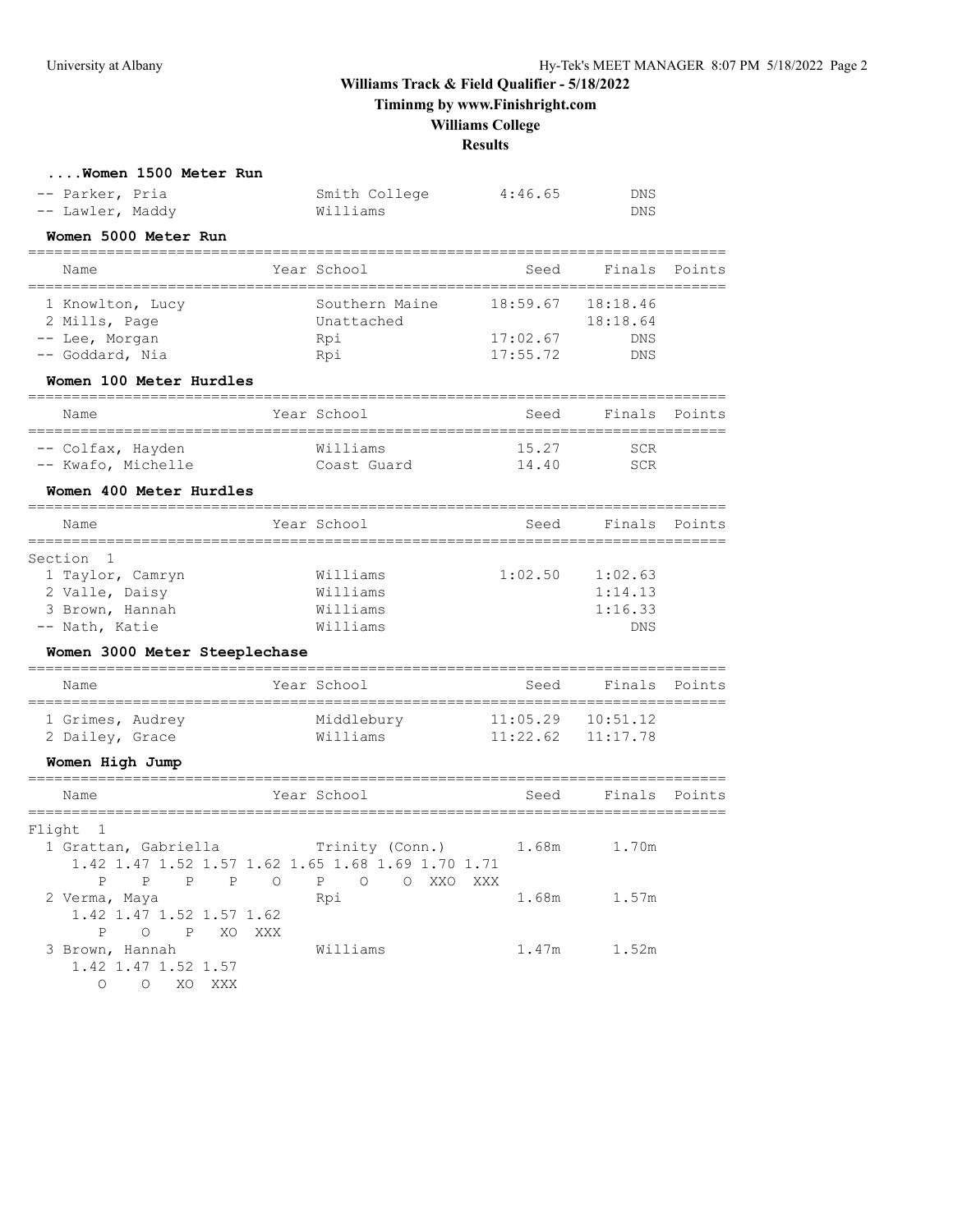**Timinmg by www.Finishright.com**

## **Williams College**

**Results**

### **Women Pole Vault**

| Name                                                                       | Year School                                     | Seed  | Finals Points |
|----------------------------------------------------------------------------|-------------------------------------------------|-------|---------------|
| 1 Hao, Kelsie<br>2.91 3.06 3.21 3.36 3.51 3.70 3.85                        | Williams                                        | 3.85m | 3.70m         |
| P<br>P P<br>$\mathbf P$<br>2 Garriqus, Madison<br>2.91 3.06 3.21 3.36 3.51 | $\overline{O}$<br>XXX<br>$\circ$<br>Coast Guard | 3.58m | 3.36m         |
| O O XXO<br>$\Omega$<br>3 Leeds, Heidi<br>2.91 3.06 3.21 3.36               | XXX<br>Williams                                 | 3.35m | 3.21m         |
| $\bigcirc$<br>∩<br>XXX                                                     |                                                 |       |               |

### **Women Long Jump**

| Name                                                                  | Year School                                    |                                                                                                                                                                                            | Seed                                     | Finals Wind Points                     |            |  |
|-----------------------------------------------------------------------|------------------------------------------------|--------------------------------------------------------------------------------------------------------------------------------------------------------------------------------------------|------------------------------------------|----------------------------------------|------------|--|
| 1 Hao, Kelsie<br>2 Barns, Cady<br>-- Valle, Daisy<br>-- Chou, Kristen | Williams<br>Middlebury<br>Williams<br>Williams | $5.51m (+0.0)$ $5.52m (+0.0)$ $5.52m (+0.0)$ $5.76m (+0.0)$ $FOUL (+0.0)$ $FOUL (+0.0)$<br>$5.50$ m (+0.0) $5.51$ m (+0.0) $5.57$ m (+0.0) $5.50$ m (+0.0) $5.55$ m (+0.0) $5.65$ m (+0.0) | $5.66m$ $5.65m$ $+0.0$<br>4.70m<br>5.58m | $5.78m$ $5.76m$ $+0.0$<br>DNS.<br>DNS. | NWI<br>NWI |  |
| Women Shot Put                                                        |                                                |                                                                                                                                                                                            |                                          |                                        |            |  |
| Name                                                                  | Year School                                    |                                                                                                                                                                                            | Seed                                     | Finals Points                          |            |  |
|                                                                       |                                                |                                                                                                                                                                                            |                                          |                                        |            |  |

| 1 Parks, Shannon                                                                                                                                                                                                               | Keene State                            | 12.60m | 12.18m |
|--------------------------------------------------------------------------------------------------------------------------------------------------------------------------------------------------------------------------------|----------------------------------------|--------|--------|
|                                                                                                                                                                                                                                | FOUL 11.97m 12.18m FOUL 11.88m 11.48m  |        |        |
| 2 Bruening, Jessey (Regional Regional Regional Regional Regional Regional Regional Regional Regional Regional Regional Regional Regional Regional Regional Regional Regional Regional Regional Regional Regional Regional Regi |                                        | 10.58m | 11.36m |
|                                                                                                                                                                                                                                | 9.65m FOUL 10.30m 10.02m 10.59m 11.36m |        |        |

### **Women Discus Throw**

| Name | Year School                                                            | Seed   | Finals Points |  |
|------|------------------------------------------------------------------------|--------|---------------|--|
|      | Rpi<br>1 Daley, Morgan<br>35.99m 34.91m FOUL 30.05m FOUL FOUL          | 37.35m | 35.99m        |  |
|      | 2 Bruening, Jessey<br>Rpi<br>22.56m 24.93m 22.60m 24.38m 21.44m 25.60m | 26.89m | 25.60m        |  |
|      | Williams<br>3 Brown, Hannah<br>FOUL 23.35m FOUL<br>FOUL FOUL 20.54m    | 25.98m | 23.35m        |  |
|      | -- Davis, Laura<br>Rpi                                                 | 30.16m | <b>DNS</b>    |  |

#### **Women Hammer Throw**

| Year School<br>Name                                                    | Seed   | Finals Points |  |
|------------------------------------------------------------------------|--------|---------------|--|
| Rpi<br>1 Daley, Morgan<br>FOUL 44.70m 44.26m 43.60m FOUL 47.24m        | 50.49m | 47.24m        |  |
| 2 Parks, Shannon<br>Keene State<br>37.36m FOUL FOUL FOUL 36.86m 39.63m | 40.47m | 39.63m        |  |
| 3 Bruening, Jessey<br>Rpi<br>34.33m 36.17m 38.10m FOUL 34.64m 37.30m   | 37.35m | 38.10m        |  |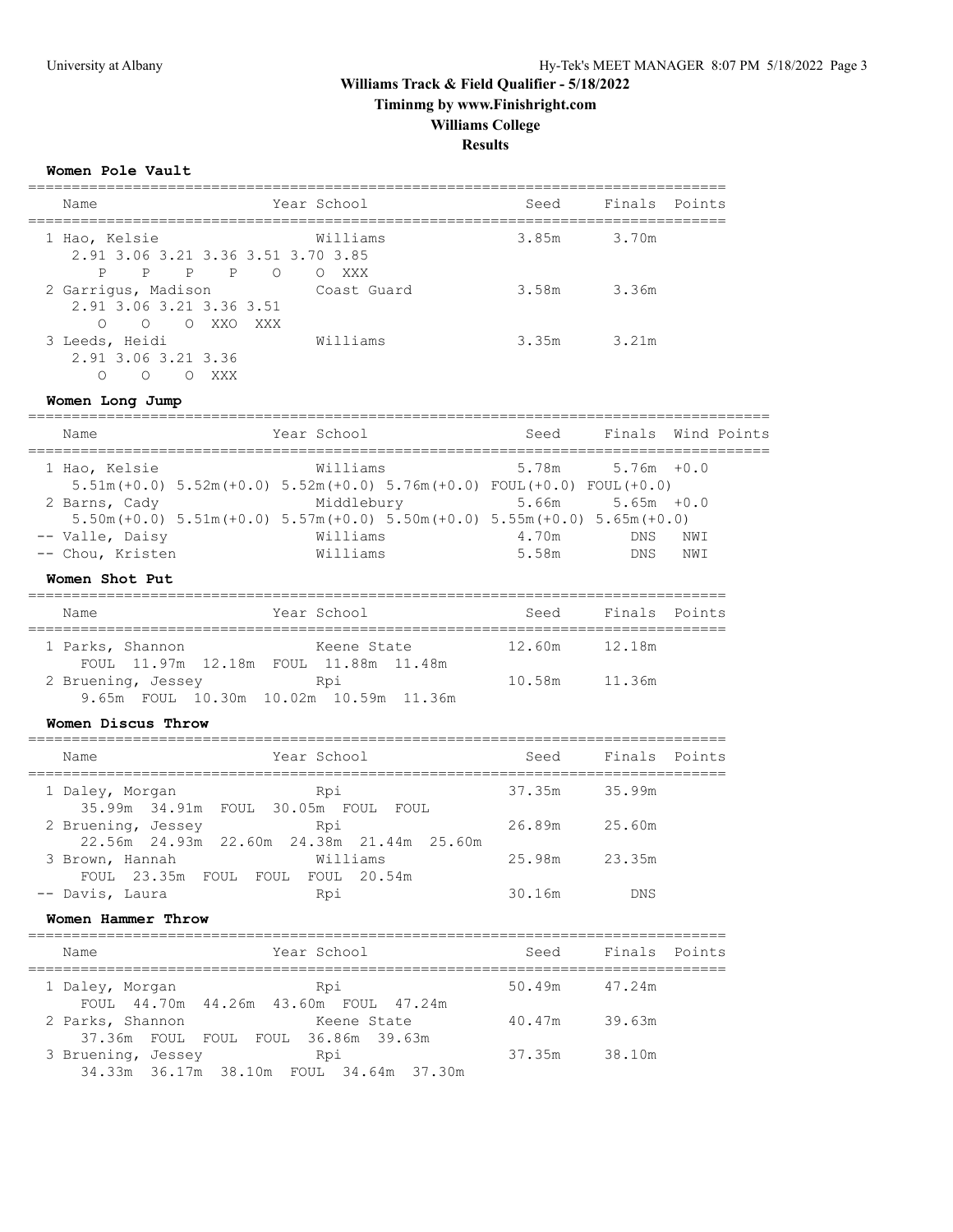**Timinmg by www.Finishright.com**

## **Williams College**

### **Results**

| Women Hammer Throw                                                                 |                                     |                |                |               |
|------------------------------------------------------------------------------------|-------------------------------------|----------------|----------------|---------------|
| 4 Davis, Laura                                                                     | Rpi                                 | 41.42m         | 37.67m         |               |
| 37.67m 36.31m 36.90m 36.57m<br>5 Stevens, Katie<br>37.42m FOUL FOUL FOUL FOUL FOUL | FOUL<br>FOUL<br>Christopher Newport | 42.52m         | 37.42m         |               |
| -- Young, Cristina                                                                 | Williams                            |                | DNS            |               |
| Men 100 Meter Dash                                                                 | ==============================      |                |                |               |
| Name                                                                               | Year School                         | Seed           | Finals         | Points        |
| Section 1<br>Wind: $0.4$<br>1 Fineberg, Scott                                      | Williams                            |                | 14.79          |               |
| Men 200 Meter Dash                                                                 |                                     |                |                |               |
| Name                                                                               | Year School                         | Seed           |                | Finals Points |
| Section<br>Wind: $+0.0$<br>$\mathbf{1}$                                            |                                     |                |                |               |
| 1 Fox, Daniel                                                                      | Christopher Newport                 | 21.00          | 22.17          |               |
| 2 Davis, Jack                                                                      | Williams                            | 22.37          | 22.65          |               |
| 3 Cohen, Jacob                                                                     | Williams                            | 22.71          | 22.75          |               |
| 4 O'Flaherty, Cole                                                                 | Williams                            | 22.93          | 23.01          |               |
| -- Davis, Jackson                                                                  | Williams                            | 22.72          | DNS            |               |
| -- Spring, Perry                                                                   | Christopher Newport                 | 23.44          | DNS            |               |
| -- Bassett, Chris                                                                  | Williams                            | 23.00          | DNS            |               |
| Men 400 Meter Dash                                                                 |                                     |                |                |               |
| Name                                                                               | Year School                         | Seed           | Finals         | Points        |
|                                                                                    |                                     |                |                |               |
| Section<br>-1                                                                      |                                     |                |                |               |
| 1 Chastain, Luke                                                                   | Springfield<br>Williams             | 48.82          | 49.11          |               |
| 2 O'Flaherty, Cole                                                                 | Williams                            | 49.68          | 49.62          |               |
| 3 Bassett, Chris                                                                   | Williams                            | 50.50<br>50.75 | 50.28          |               |
| 4 Davis, Jack                                                                      |                                     |                | 50.71          |               |
| 5 Spring, Perry                                                                    | Christopher Newport<br>Williams     | 51.13<br>52.40 | 50.97<br>52.55 |               |
| 6 Cohen, Jacob<br>-- Newman, Oscar                                                 | Williams                            | 49.59          | DNS            |               |
|                                                                                    |                                     |                |                |               |
| Men 800 Meter Run                                                                  |                                     |                |                |               |
| Name                                                                               | Year School                         | Seed           | Finals         | Points        |
| 1 Schraver, Sam                                                                    | Williams                            | 1:55.50        | 1:56.46        |               |
| 2 L'Esperance-Kerckoff, To                                                         | Trinity (Conn.)                     | 1:56.19        | 1:57.69        |               |
| 3 Duvall, Brenton                                                                  | Christopher Newport 1:56.91         |                | 1:57.89        |               |
| 4 Hall, Oliver                                                                     | Williams                            | 1:59.44        | 1:58.41        |               |
| 5 Edwards, Clark                                                                   | Christopher Newport                 | 1:55.31        | 2:01.54        |               |
| <b>Men 1500 Meter Run</b>                                                          |                                     |                |                |               |
|                                                                                    |                                     |                |                |               |
| Name                                                                               | Year School                         | Seed           | Finals         | Points        |
| 1 Ferrante, Daniel                                                                 | Christopher Newport 3:50.09         |                | 3:49.42        |               |
|                                                                                    |                                     |                |                |               |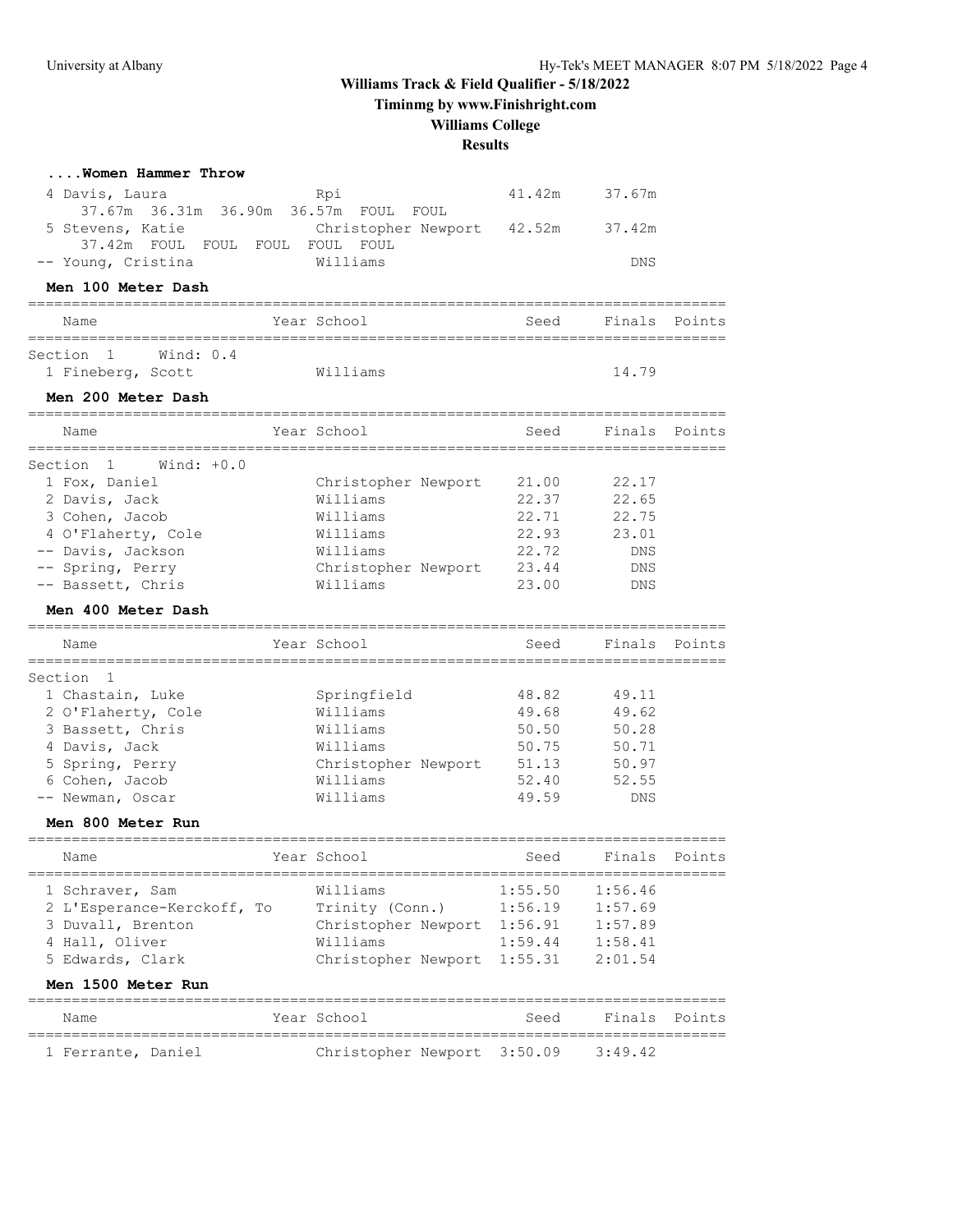## **Williams Track & Field Qualifier - 5/18/2022 Timinmg by www.Finishright.com Williams College Results**

### **....Men 1500 Meter Run**

| 2 Lentz, Nate         | Williams                    | 3:49.61 | 3:51.15    |
|-----------------------|-----------------------------|---------|------------|
| 3 Ferrante, Nathanael | Christopher Newport 3:54.00 |         | 3:53.12    |
| 4 McGaugh, Quin       | Middlebury                  | 3:49.93 | 3:55.75    |
| 5 Lucey, John         | Williams                    | 3:55.90 | 3:56.22    |
| 6 Watson, Ryan        | Williams                    | 3:59.81 | 3:57.64    |
| 7 Rosemark, Dylan     | Rpi                         | 3:55.00 | 3:58.67    |
| 8 Lautenbach, Tim     | Trinity (Conn.)             | 3:52.64 | 4:06.44    |
| 9 Atienza, John       | Christopher Newport         | 4:12.59 | 4:17.99    |
| -- Vogel, John        | Christopher Newport         | 3:55.17 | <b>DNS</b> |
| -- Ratcliffe, Chris   | Williams                    | 4:08.32 | DNS        |
| -- Lecky, Matthew     | Rpi                         | 3:55.53 | <b>DNS</b> |

### **Men 5000 Meter Run**

| Name                  | Year School                  | Seed                  | Finals Points |  |
|-----------------------|------------------------------|-----------------------|---------------|--|
| 1 Reed, John          | Rpi                          | $14:16.39$ $14:38.49$ |               |  |
| 2 Spollen, Will       | Williams                     | $14:39.66$ $14:41.04$ |               |  |
| 3 Namiot, Charles     | Williams                     | 14:40.84              | 14:53.94      |  |
| 4 Kessler, Alexander  | Middlebury                   | 14:24.88              | 15:12.97      |  |
| 5 Lehmann Duke, Jacob | Williams                     | 15:50.54              | 15:49.46      |  |
| 6 Foisy, Sylvain      | Williams                     | 15:51.60              | 16:09.58      |  |
| -- Lentz, Nate        | Williams                     |                       | DNF           |  |
| -- Vogel, John        | Christopher Newport 14:45.57 |                       | <b>DNS</b>    |  |
| -- Lecky, Matthew     | Rpi                          | 14:12.93              | <b>DNS</b>    |  |
| -- Mankor, Hamza      | Williams                     | 16:15.46              | <b>DNS</b>    |  |

#### **Men 400 Meter Hurdles**

| Name            |  | Year School | Seed | Finals Points |  |
|-----------------|--|-------------|------|---------------|--|
|                 |  |             |      |               |  |
| 1 Hansen, Peter |  | Middleburv  |      | 52.76         |  |

### **Men 3000 Meter Steeplechase**

| Name              | Year School | Seed                        |            | Finals Points |
|-------------------|-------------|-----------------------------|------------|---------------|
|                   |             |                             |            |               |
| 1 Vogel, John     |             | Christopher Newport 9:14.63 | 9:41.76    |               |
| -- Smyth, Patrick | Rpi         | 9:31.76                     | <b>DNS</b> |               |
| -- Gibbons, Jason | Rpi         | 9:27.08                     | DNS        |               |

### **Men High Jump**

| Name                          | Year School | Seed  | Finals Points |  |
|-------------------------------|-------------|-------|---------------|--|
| Flight 1                      |             |       |               |  |
| 1 Kovalcin, Luke              | Rpi         |       | 1.86m 1.81m   |  |
| 1.75 1.80 1.81 1.83 1.85 1.85 |             |       |               |  |
| $\bigcirc$<br>O O X XXX XXX   |             |       |               |  |
| 2 Williams, Andrew            | Williams    | 1.98m | 1.80m         |  |
| 1.75 1.80 1.81 1.83 1.85 1.85 |             |       |               |  |
| O X X X X<br>P                |             |       |               |  |
| -- Fineberg, Scott            | Williams    |       | <b>DNS</b>    |  |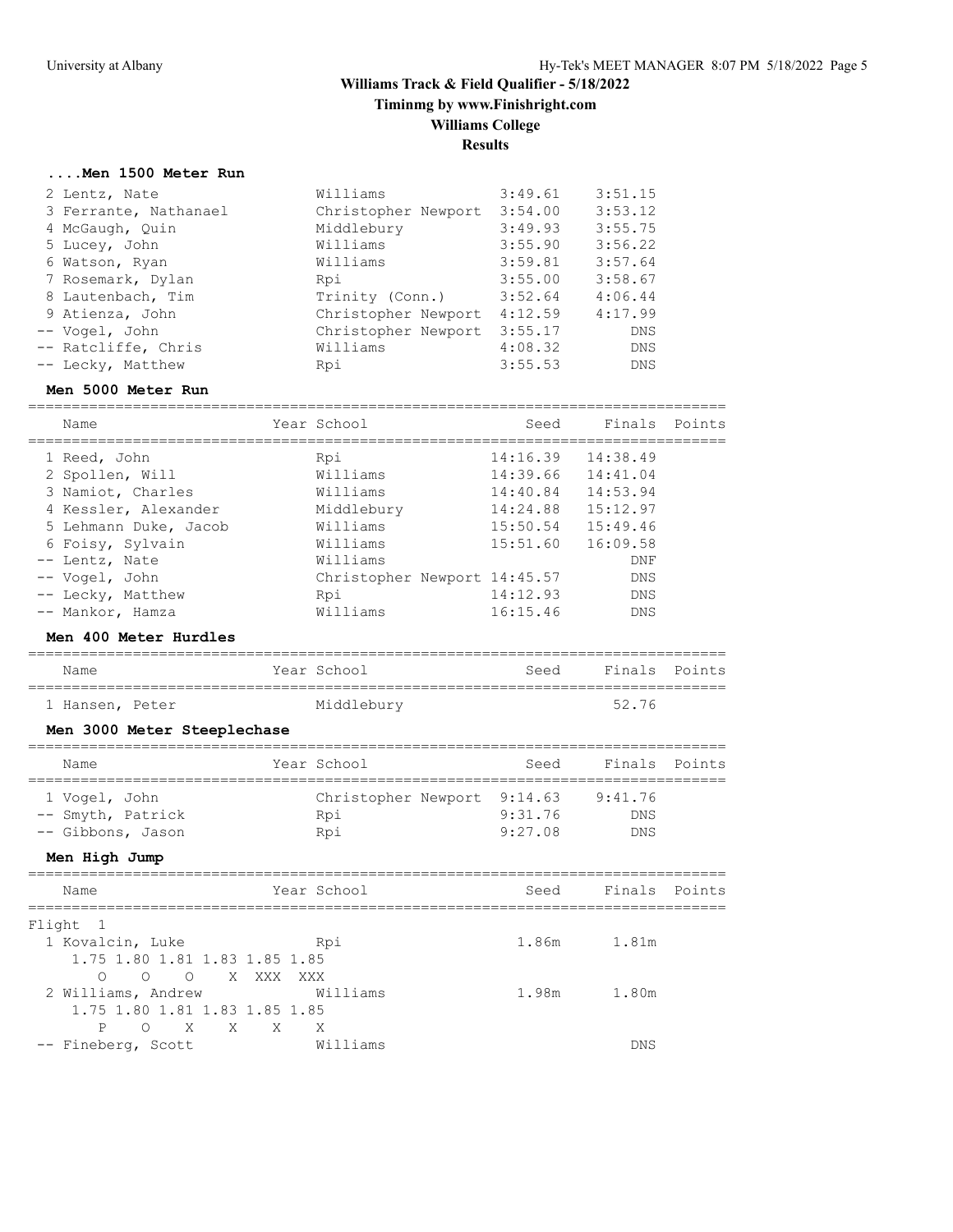**Timinmg by www.Finishright.com**

### **Williams College**

**Results**

**Men Pole Vault**

| Name                    |       |  | Year School                        | Seed  | Finals Points |  |
|-------------------------|-------|--|------------------------------------|-------|---------------|--|
| 1 Riley, Sam            |       |  | Williams                           | 4.75m | 4.66m         |  |
|                         |       |  | 3.91 4.06 4.21 4.36 4.51 4.66 4.81 |       |               |  |
| P P P P O               |       |  | XXO XXX                            |       |               |  |
| 2 Casey, Aidan          |       |  | Williams                           | 4.40m | 4.21m         |  |
| 3.91 4.06 4.21 4.36     |       |  |                                    |       |               |  |
| P P XXO XXX             |       |  |                                    |       |               |  |
| -- Armel, Jack          |       |  | Christopher Newport                | 4.50m | ΝH            |  |
| 3.91 4.06 4.21          |       |  |                                    |       |               |  |
| $P \qquad \qquad$<br>P. | XXX X |  |                                    |       |               |  |
| -- Kurtz, Carson        |       |  | Williams                           | 4.60m | <b>DNS</b>    |  |

**Men Long Jump**

===================================================================================== Seed Finals Wind Points ===================================================================================== 1 O'Neil-Riley, Justin Trinity (Conn.) 7.06m 6.81m +0.0 6.81m(+0.0) FOUL(+0.0) 6.63m(+0.0) FOUL(+0.0) 6.40m(+0.0) 6.45m(+0.0) 2 Wilson, Colby Springfield 6.92m 6.64m +0.0 6.64m(+0.0) FOUL(+0.0) 6.46m(+0.0) 6.07m(+0.0) FOUL(+0.0) 6.63m(+0.0) 3 Bertolet, Jeremy Williams 6.54m 6.61m +0.0 6.40m(+0.0) 6.37m(+0.0) 5.05m(+0.0) 6.50m(+0.0) 6.42m(+0.0) 6.61m(+0.0) 4 Zhou, John Williams 6.60m +0.0 6.46m(+0.0) 6.48m(+0.0) 6.60m(+0.0) FOUL(+0.0) 6.15m(+0.0) 6.39m(+0.0) 5 Blais, Jack Denison 6.68m 6.45m +0.0 6.21m(+0.0) FOUL(+0.0) FOUL(+0.0) FOUL(+0.0) 6.45m(+0.0) 6.23m(+0.0) 6 Williams, Andrew Williams 6.80m 6.39m +0.0 FOUL( $+0.0$ )  $6.21m(+0.0)$   $6.39m(+0.0)$   $6.27m(+0.0)$   $6.38m(+0.0)$  FOUL( $+0.0$ ) 7 Bassett, Chris Williams 6.34m +0.0 6.20m( $+0.0$ ) 6.11m( $+0.0$ ) 6.01m( $+0.0$ ) 5.74m( $+0.0$ ) 6.34m( $+0.0$ ) 6.27m( $+0.0$ ) 8 Cohen, Jacob Williams 6.09m +0.0 5.82m(+0.0) FOUL(+0.0) 5.66m(+0.0) 5.90m(+0.0) 5.93m(+0.0) 6.09m(+0.0) 9 Memeger, Max Middlebury 6.63m 6.02m +0.0

**Men Triple Jump**

| Name                | Year School                                                                                                                                       | Seed   |                                   | Finals Wind Points |
|---------------------|---------------------------------------------------------------------------------------------------------------------------------------------------|--------|-----------------------------------|--------------------|
| 1 Reeders, Clarence | Christopher Newport $14.54$ m $14.59$ m $+0.0$<br>$13.49m (+0.0)$ $14.59m (+0.0)$ $14.43m (+0.0)$ $14.11m (+0.0)$ $14.20m (+0.0)$ $14.31m (+0.0)$ |        |                                   |                    |
| 2 Bertolet, Jeremy  | Williams<br>$13.30m (+0.0)$ FOUL $(+0.0)$ $13.20m (+0.0)$ FOUL $(+0.0)$ $13.12m (+0.0)$ $13.15m (+0.0)$                                           | 14.16m | $13.30m + 0.0$                    |                    |
| 3 Zhou, John        | Williams<br>$13.20$ m $(+0.0)$ $13.05$ m $(+0.0)$ FOUL $(+0.0)$ FOUL $(+0.0)$ $12.52$ m $(+0.0)$                                                  | 13.63m | $13.20m + 0.0$<br>$12.90m (+0.0)$ |                    |
| 4 Fitzgerald, Dylan | Williams<br>$12.20$ m (+0.0) $12.16$ m (+0.0) $11.89$ m (+0.0) $11.93$ m (+0.0) PASS                                                              | 12.32m | $12.20m + 0.0$<br>PASS            |                    |

 6.02m(+0.0) 5.66m(+0.0) FOUL(+0.0) 5.74m(+0.0) FOUL(+0.0) FOUL(+0.0) -- O'Flaherty, Cole Williams DNS NWI -- Murray, William Williams 6.41m DNS NWI